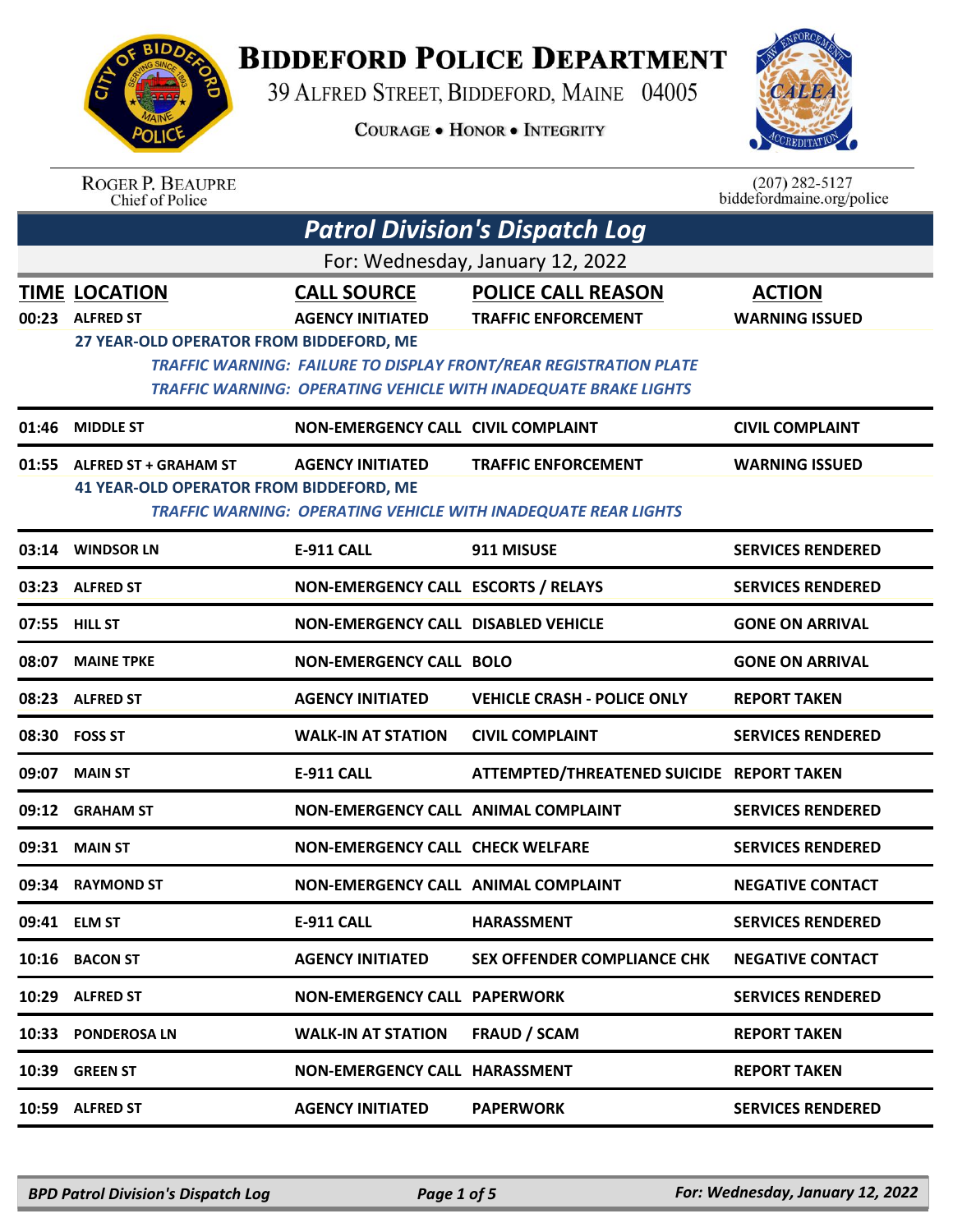|       | <b>TIME LOCATION</b><br>11:02 ALFRED ST + MARSHALL AVE<br><b>36 YEAR-OLD OPERATOR FROM DAYTON, ME</b> | <b>CALL SOURCE</b><br><b>AGENCY INITIATED</b>                                     | <b>POLICE CALL REASON</b><br><b>TRAFFIC ENFORCEMENT</b>                                                                                                                        | <b>ACTION</b><br><b>WARNING ISSUED</b> |
|-------|-------------------------------------------------------------------------------------------------------|-----------------------------------------------------------------------------------|--------------------------------------------------------------------------------------------------------------------------------------------------------------------------------|----------------------------------------|
| 11:06 | <b>POMERLEAU ST</b>                                                                                   | <b>TRAFFIC WARNING: SPEEDING 10-14 MPH OVER LIMIT</b><br><b>AGENCY INITIATED</b>  | <b>PAPERWORK</b>                                                                                                                                                               | <b>PAPERWORK NOT SERVED</b>            |
|       | 11:10 ELM ST<br>31 YEAR-OLD OPERATOR FROM BIDDEFORD, ME                                               | <b>AGENCY INITIATED</b><br><b>TRAFFIC WARNING: FAILURE TO REGISTER VEHICLE</b>    | <b>TRAFFIC ENFORCEMENT</b><br><b>TRAFFIC CITATION: FAILING TO PRODUCE EVIDENCE OF VEHICLE INSURANCE</b><br>TRAFFIC WARNING: OPERATE VEHICLE W/O VALID INSPECTION CERTIFICATE   | <b>VSAC ISSUED</b>                     |
|       | 11:12 GRAHAM ST + ALFRED ST<br><b>CHARGE: WARRANT ARREST</b>                                          | <b>AGENCY INITIATED</b>                                                           | <b>WARRANT ARREST</b><br>DEFENDANT: SAMANTHA ELIZABETH OAKES  AGE: 26  RESIDENT OF: BIDDEFORD, ME                                                                              | <b>ARREST(S) MADE</b>                  |
|       | 11:21 ALFRED ST + RAY ST<br>50 YEAR-OLD OPERATOR FROM LYMAN, ME                                       | <b>AGENCY INITIATED</b>                                                           | <b>TRAFFIC ENFORCEMENT</b><br>TRAFFIC WARNING: OPERATE VEHICLE W/O VALID INSPECTION CERTIFICATE                                                                                | <b>WARNING ISSUED</b>                  |
|       | 11:25 ALFRED ST                                                                                       | <b>WALK-IN AT STATION</b>                                                         | <b>SEX OFFENDER REGISTRATION</b>                                                                                                                                               | <b>REPORT TAKEN</b>                    |
|       | 11:31 ALFRED ST<br>36 YEAR-OLD OPERATOR FROM SACO, ME                                                 | <b>AGENCY INITIATED</b><br><b>TRAFFIC WARNING: SPEEDING 1-9 MPH OVER LIMIT</b>    | <b>TRAFFIC ENFORCEMENT</b><br>TRAFFIC WARNING: FAILING TO NOTIFY STATE OF NAME AND ADDRESS CHANGE<br>TRAFFIC WARNING: OPERATE VEHICLE W/ EXPIRED TEMPORARY REGISTRATION        | <b>WARNING ISSUED</b>                  |
|       | 11:34 ELM ST                                                                                          | <b>AGENCY INITIATED</b>                                                           | <b>PAPERWORK</b>                                                                                                                                                               | <b>PAPERWORK NOT SERVED</b>            |
|       | 11:41 ALFRED ST                                                                                       | <b>AGENCY INITIATED</b>                                                           | <b>PAPERWORK</b>                                                                                                                                                               | <b>PAPERWORK NOT SERVED</b>            |
|       | 11:43 ALFRED ST<br>32 YEAR-OLD OPERATOR FROM WINDHAM, ME                                              | <b>AGENCY INITIATED</b>                                                           | <b>TRAFFIC ENFORCEMENT</b><br>TRAFFIC WARNING: OPERATE VEHICLE W/O VALID INSPECTION CERTIFICATE                                                                                | <b>WARNING ISSUED</b>                  |
|       | 11:51 ALFRED ST<br>21 YEAR-OLD OPERATOR FROM SACO, ME                                                 | <b>AGENCY INITIATED</b><br><b>TRAFFIC CITATION: SPEEDING 15-19 MPH OVER LIMIT</b> | <b>TRAFFIC ENFORCEMENT</b><br><b>TRAFFIC CITATION: FAILING TO PRODUCE EVIDENCE OF VEHICLE INSURANCE</b><br>TRAFFIC WARNING: FAILING TO NOTIFY STATE OF NAME AND ADDRESS CHANGE | <b>VSAC ISSUED</b>                     |
|       | 12:00 MAIN ST                                                                                         | <b>AGENCY INITIATED</b>                                                           | <b>PAPERWORK</b>                                                                                                                                                               | <b>PAPERWORK SERVED</b>                |
|       | 12:02 MAIN ST                                                                                         | <b>NON-EMERGENCY CALL ALARM - POLICE</b>                                          |                                                                                                                                                                                | <b>FALSE ALARM</b>                     |
|       | 12:03 ALFRED ST                                                                                       | <b>WALK-IN AT STATION</b>                                                         | <b>OUT FOR FOLLOW UP</b>                                                                                                                                                       | <b>SERVICES RENDERED</b>               |
| 12:05 | <b>MYRTLE ST</b><br>71 YEAR-OLD OPERATOR FROM LYMAN, ME                                               | <b>AGENCY INITIATED</b>                                                           | <b>TRAFFIC ENFORCEMENT</b><br>TRAFFIC WARNING: OPERATE VEHICLE W/O VALID INSPECTION CERTIFICATE                                                                                | <b>WARNING ISSUED</b>                  |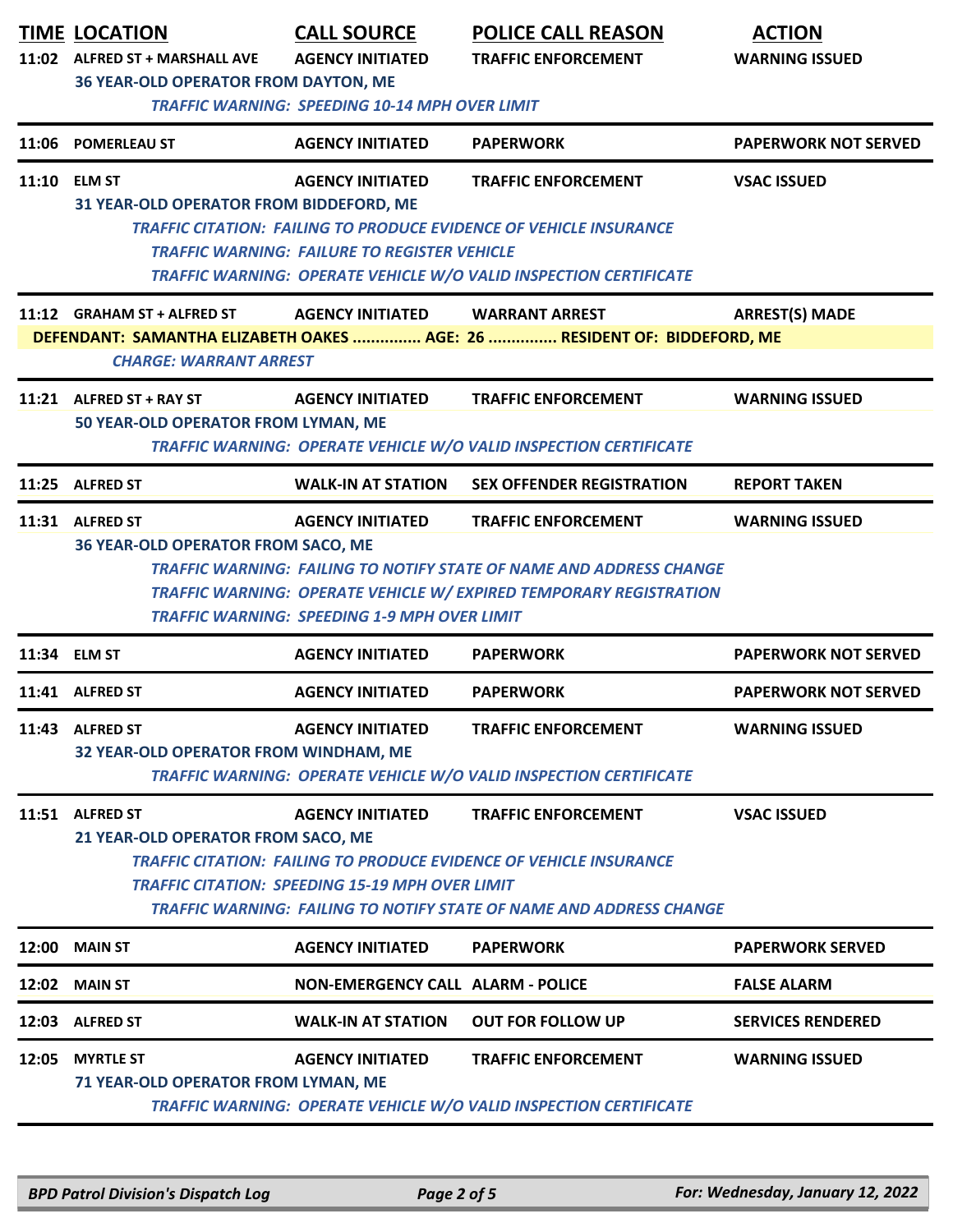|               | <b>TIME LOCATION</b><br>12:13 ALFRED ST<br><b>47 YEAR-OLD OPERATOR FROM GORHAM, ME</b>                                                                                                                                                                                                                | <b>CALL SOURCE</b><br><b>AGENCY INITIATED</b>                                     | <b>POLICE CALL REASON</b><br><b>TRAFFIC ENFORCEMENT</b><br>TRAFFIC WARNING: OPERATE VEHICLE W/O VALID INSPECTION CERTIFICATE                                                 | <b>ACTION</b><br><b>WARNING ISSUED</b> |
|---------------|-------------------------------------------------------------------------------------------------------------------------------------------------------------------------------------------------------------------------------------------------------------------------------------------------------|-----------------------------------------------------------------------------------|------------------------------------------------------------------------------------------------------------------------------------------------------------------------------|----------------------------------------|
|               | 12:21 MARINER WAY                                                                                                                                                                                                                                                                                     | NON-EMERGENCY CALL ANIMAL COMPLAINT                                               |                                                                                                                                                                              | <b>SERVICES RENDERED</b>               |
|               | 12:27 ALFRED ST<br>53 YEAR-OLD OPERATOR FROM BIDDEFORD, ME                                                                                                                                                                                                                                            | <b>AGENCY INITIATED</b>                                                           | <b>TRAFFIC ENFORCEMENT</b><br>TRAFFIC WARNING: OPERATE VEHICLE W/O VALID INSPECTION CERTIFICATE                                                                              | <b>WARNING ISSUED</b>                  |
|               | 12:28 MEDICAL CENTER DR                                                                                                                                                                                                                                                                               | <b>E-911 CALL</b>                                                                 | 911 MISUSE                                                                                                                                                                   | <b>SERVICES RENDERED</b>               |
|               | 12:47 ALFRED ST                                                                                                                                                                                                                                                                                       | NON-EMERGENCY CALL OUT FOR FOLLOW UP                                              |                                                                                                                                                                              | <b>DISPATCH HANDLED</b>                |
| 12:52 HILL ST | 61 YEAR-OLD OPERATOR FROM KENNEBUNKPORT, ME                                                                                                                                                                                                                                                           | <b>AGENCY INITIATED</b>                                                           | <b>TRAFFIC ENFORCEMENT</b><br><b>TRAFFIC CITATION: FAILING TO PRODUCE EVIDENCE OF VEHICLE INSURANCE</b><br>TRAFFIC WARNING: OPERATE VEHICLE W/O VALID INSPECTION CERTIFICATE | <b>WARNING ISSUED</b>                  |
|               | <b>12:52 MAIN ST</b>                                                                                                                                                                                                                                                                                  |                                                                                   | NON-EMERGENCY CALL DOMESTIC COMPLAINTS                                                                                                                                       | <b>REPORT TAKEN</b>                    |
|               | 12:58 GRAHAM ST                                                                                                                                                                                                                                                                                       | <b>WALK-IN AT STATION</b>                                                         | <b>SEX OFFENDER REGISTRATION</b>                                                                                                                                             | <b>REPORT TAKEN</b>                    |
|               | 12:58 SOUTH ST                                                                                                                                                                                                                                                                                        | <b>WALK-IN AT STATION</b>                                                         | <b>FRAUD / SCAM</b>                                                                                                                                                          | <b>REPORT TAKEN</b>                    |
|               | 13:15 WEST ST + DEBBIE AVE<br>47 YEAR-OLD OPERATOR FROM SOUTH PORTLAND, ME                                                                                                                                                                                                                            | <b>AGENCY INITIATED</b><br><b>TRAFFIC CITATION: SPEEDING 15-19 MPH OVER LIMIT</b> | <b>TRAFFIC ENFORCEMENT</b><br><b>TRAFFIC CITATION: FAILING TO PRODUCE EVIDENCE OF VEHICLE INSURANCE</b>                                                                      | <b>VSAC ISSUED</b>                     |
| 13:27         | <b>WEST ST + BALD AVE</b><br><b>49 YEAR-OLD OPERATOR FROM HOLLIS CENTER, ME</b>                                                                                                                                                                                                                       | <b>AGENCY INITIATED</b><br><b>TRAFFIC WARNING: SPEEDING 1-9 MPH OVER LIMIT</b>    | <b>TRAFFIC ENFORCEMENT</b><br>TRAFFIC CITATION: PASS 18 OR OLDER; OPER NOT PROPERLY SECURED IN SEAT BELT 1ST OFFENSE                                                         | <b>VSAC ISSUED</b>                     |
| 13:43         | <b>AGENCY INITIATED</b><br>WEST ST + HILL ST<br><b>TRAFFIC ENFORCEMENT</b><br><b>VSAC ISSUED</b><br>33 YEAR-OLD OPERATOR FROM BIDDEFORD, ME<br><b>TRAFFIC CITATION: FAILING TO PRODUCE EVIDENCE OF VEHICLE INSURANCE</b><br><b>TRAFFIC CITATION: OPERATE VEHICLE W/O VALID INSPECTION CERTIFICATE</b> |                                                                                   |                                                                                                                                                                              |                                        |
| 13:48         | <b>KING ST</b>                                                                                                                                                                                                                                                                                        | <b>RADIO</b>                                                                      | <b>PARKING COMPLAINT</b>                                                                                                                                                     | <b>SERVICES RENDERED</b>               |
| 13:57         | <b>WEST ST + GREENFIELD LN</b><br>76 YEAR-OLD OPERATOR FROM BIDDEFORD, ME                                                                                                                                                                                                                             | <b>AGENCY INITIATED</b><br><b>TRAFFIC WARNING: FAILURE TO REGISTER VEHICLE</b>    | <b>TRAFFIC ENFORCEMENT</b><br>TRAFFIC WARNING: OPERATE VEHICLE W/O VALID INSPECTION CERTIFICATE                                                                              | <b>WARNING ISSUED</b>                  |
| 13:59         | <b>SULLIVAN ST</b>                                                                                                                                                                                                                                                                                    | NON-EMERGENCY CALL DISTURBANCE / NOISE                                            |                                                                                                                                                                              | <b>UNFOUNDED</b>                       |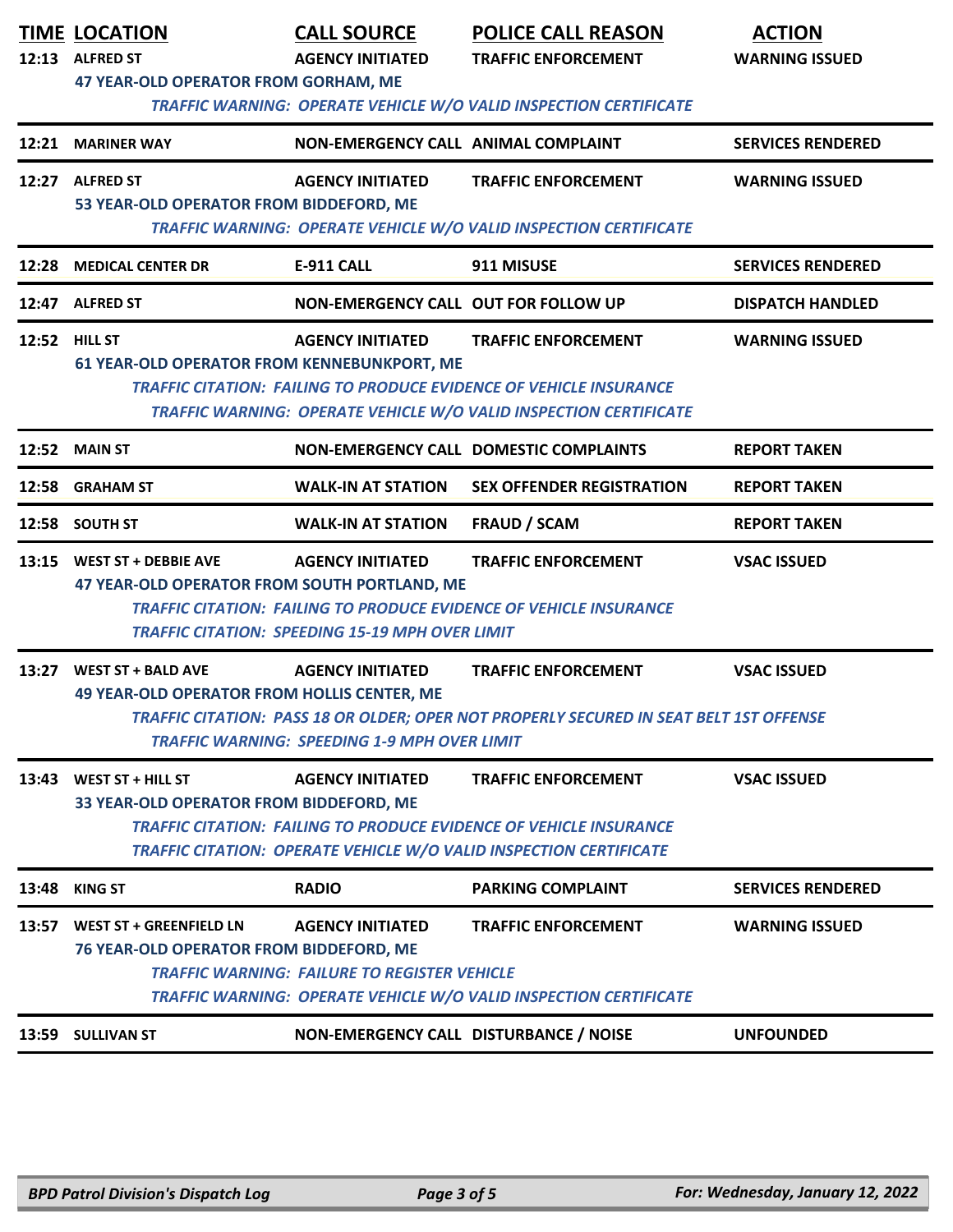|                                  | <b>TIME LOCATION</b>                                                                                                            | <b>CALL SOURCE</b>                                                    | <b>POLICE CALL REASON</b>                                                             | <b>ACTION</b>            |  |
|----------------------------------|---------------------------------------------------------------------------------------------------------------------------------|-----------------------------------------------------------------------|---------------------------------------------------------------------------------------|--------------------------|--|
|                                  | 14:05 WEST ST + GREENFIELD LN                                                                                                   | <b>AGENCY INITIATED</b>                                               | <b>TRAFFIC ENFORCEMENT</b>                                                            | <b>WARNING ISSUED</b>    |  |
|                                  | 32 YEAR-OLD OPERATOR FROM BIDDEFORD, ME                                                                                         |                                                                       |                                                                                       |                          |  |
|                                  | <b>TRAFFIC WARNING: FAILING TO NOTIFY STATE OF NAME AND ADDRESS CHANGE</b>                                                      |                                                                       |                                                                                       |                          |  |
|                                  | <b>TRAFFIC WARNING: FAILURE TO REGISTER VEHICLE</b><br><b>TRAFFIC WARNING: OPERATE VEHICLE W/O VALID INSPECTION CERTIFICATE</b> |                                                                       |                                                                                       |                          |  |
|                                  |                                                                                                                                 |                                                                       |                                                                                       |                          |  |
|                                  | 14:06 ELM ST                                                                                                                    | <b>E-911 CALL</b>                                                     | <b>CHECK WELFARE</b>                                                                  | <b>NEGATIVE CONTACT</b>  |  |
|                                  | 14:18 ELM ST                                                                                                                    | <b>AGENCY INITIATED</b>                                               | PROTECTION FROM ABUSE SERVICE NEGATIVE CONTACT                                        |                          |  |
|                                  | 14:29 ELM ST                                                                                                                    | NON-EMERGENCY CALL SHOPLIFTING                                        |                                                                                       | <b>SUMMONS ISSUED</b>    |  |
|                                  |                                                                                                                                 |                                                                       | DEFENDANT: MELINDA BELLE MCKINNON  AGE: 58  RESIDENT OF: BIDDEFORD, ME                |                          |  |
|                                  |                                                                                                                                 | <b>CHARGE: THEFT BY UNAUTHORIZED TAKING OR TRANSFER - SHOPLIFTING</b> |                                                                                       |                          |  |
|                                  | 15:27 BRADBURY ST                                                                                                               | <b>AGENCY INITIATED</b>                                               | <b>ANIMAL COMPLAINT</b>                                                               | <b>SERVICES RENDERED</b> |  |
|                                  | 15:34 ALFRED ST                                                                                                                 | <b>AGENCY INITIATED</b>                                               | <b>OUT FOR FOLLOW UP</b>                                                              | <b>SERVICES RENDERED</b> |  |
|                                  | 15:34 GREEN ST + MASON ST                                                                                                       | <b>E-911 CALL</b>                                                     | <b>SUSPICION</b>                                                                      | <b>SERVICES RENDERED</b> |  |
|                                  | 16:00 HILL ST + COTTAGE ST                                                                                                      | <b>AGENCY INITIATED</b>                                               | <b>TRAFFIC ENFORCEMENT</b>                                                            | <b>WARNING ISSUED</b>    |  |
|                                  | 40 YEAR-OLD OPERATOR FROM OLD ORCHARD BEACH, ME                                                                                 |                                                                       |                                                                                       |                          |  |
|                                  |                                                                                                                                 |                                                                       | TRAFFIC WARNING: OPERATE VEHICLE W/O VALID INSPECTION CERTIFICATE                     |                          |  |
|                                  |                                                                                                                                 | <b>TRAFFIC WARNING: SPEEDING 10-14 MPH OVER LIMIT</b>                 |                                                                                       |                          |  |
|                                  | 16:07 ALFRED ST                                                                                                                 | <b>AGENCY INITIATED</b>                                               | <b>OUT FOR FOLLOW UP</b>                                                              | <b>SUMMONS ISSUED</b>    |  |
|                                  |                                                                                                                                 |                                                                       | DEFENDANT: JOLENE M ERNEST  AGE: 45  RESIDENT OF: BIDDEFORD, ME                       |                          |  |
|                                  | <b>CHARGE: ASSAULT</b><br><b>CHARGE: CRIMINAL MISCHIEF</b>                                                                      |                                                                       |                                                                                       |                          |  |
|                                  | <b>CHARGE: VIOLATING CONDITION OF RELEASE</b>                                                                                   |                                                                       |                                                                                       |                          |  |
|                                  | 16:14 SUMMER ST                                                                                                                 | NON-EMERGENCY CALL DISTURBANCE / NOISE                                |                                                                                       | <b>WARNING ISSUED</b>    |  |
|                                  |                                                                                                                                 |                                                                       |                                                                                       |                          |  |
|                                  | <b>16:46 WENTWORTH ST</b>                                                                                                       |                                                                       | <b>NON-EMERGENCY CALL MENTAL ILLNESS CASES</b>                                        | <b>NEGATIVE CONTACT</b>  |  |
|                                  | 17:17 ALFRED RD, ARUNDEL, ME                                                                                                    | <b>AGENCY INITIATED</b>                                               | <b>PAPERWORK</b><br>DEFENDANT: TIMOTHY LEROY ODELL  AGE: 50  RESIDENT OF: ARUNDEL, ME | <b>SUMMONS ISSUED</b>    |  |
|                                  | <b>CHARGE: FORGERY</b>                                                                                                          |                                                                       |                                                                                       |                          |  |
|                                  |                                                                                                                                 |                                                                       |                                                                                       |                          |  |
|                                  | 17:23 ELM ST                                                                                                                    | <b>E-911 CALL</b>                                                     | <b>DEATH ATTENDED &amp; UNATTENDED REPORT TAKEN</b>                                   |                          |  |
|                                  | 18:07 UNION ST                                                                                                                  |                                                                       | <b>NON-EMERGENCY CALL DOMESTIC COMPLAINTS</b>                                         | <b>ARREST(S) MADE</b>    |  |
|                                  |                                                                                                                                 |                                                                       | DEFENDANT: DEREK SERGE STUERTZ  AGE: 29  RESIDENT OF: BIDDEFORD, ME                   |                          |  |
| <b>CHARGE: CRIMINAL MISCHIEF</b> |                                                                                                                                 |                                                                       |                                                                                       |                          |  |
|                                  | 18:18 CLEAVES ST                                                                                                                | <b>NON-EMERGENCY CALL THEFT</b>                                       |                                                                                       | <b>REPORT TAKEN</b>      |  |
| 18:30                            | <b>GRANITE ST</b>                                                                                                               | <b>NON-EMERGENCY CALL DV NOTIFICATION</b>                             |                                                                                       | <b>NEGATIVE CONTACT</b>  |  |
| 19:12                            | <b>GUINEA RD</b>                                                                                                                | <b>E-911 CALL</b>                                                     | <b>SUSPICION</b>                                                                      | <b>SERVICES RENDERED</b> |  |
|                                  | 19:59 FOSS ST + SUMMER ST                                                                                                       |                                                                       | NON-EMERGENCY CALL TRAFFIC ENFORCEMENT                                                | <b>REPORT TAKEN</b>      |  |
|                                  | 20:31 GRANITE ST                                                                                                                | <b>E-911 CALL</b>                                                     | 911 MISUSE                                                                            | <b>SERVICES RENDERED</b> |  |
|                                  |                                                                                                                                 |                                                                       |                                                                                       |                          |  |

*BPD Patrol Division's Dispatch Log Page 4 of 5 For: Wednesday, January 12, 2022*